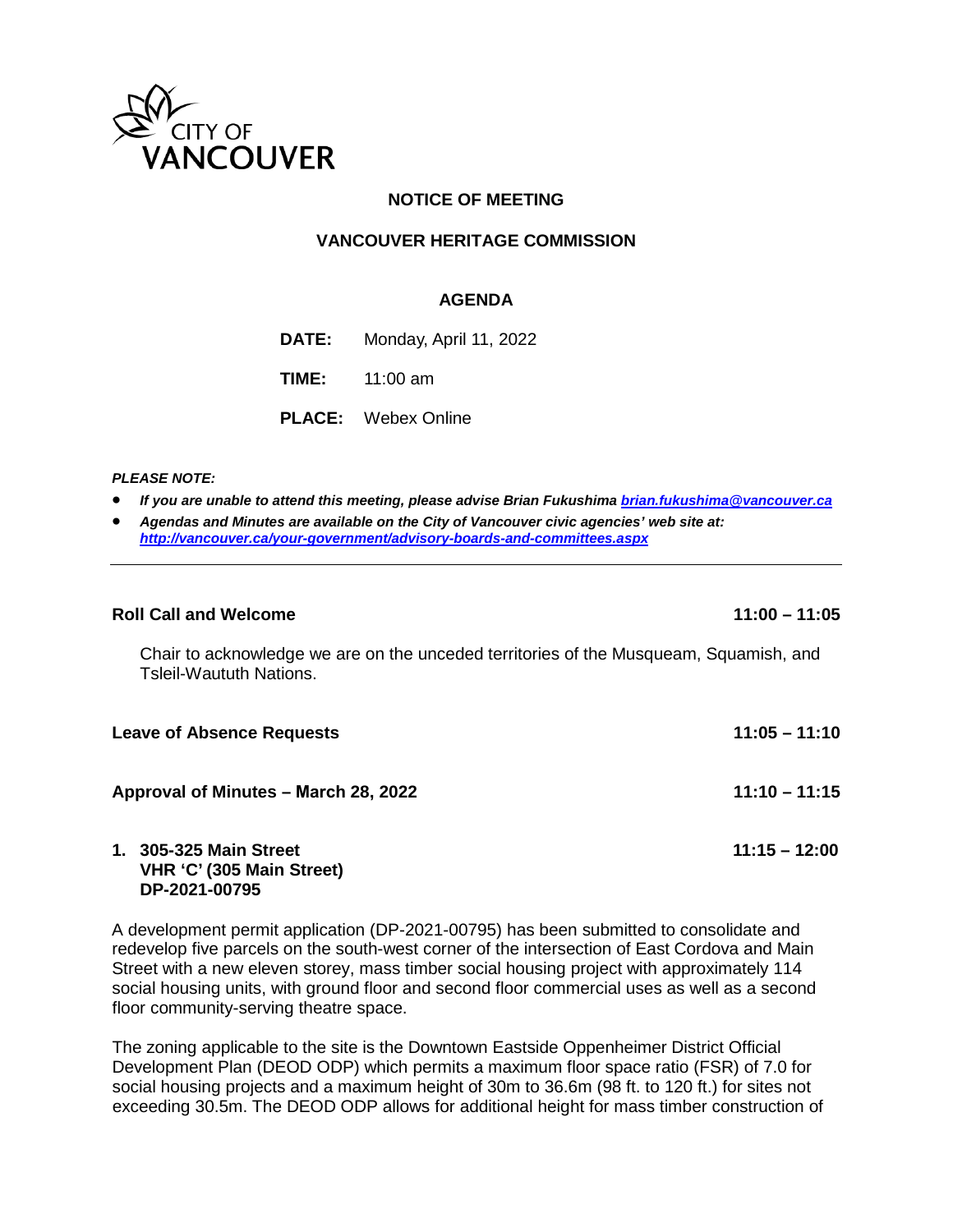up to approximately 125.4 ft. in this case. The proposal indicates an FSR of approximately 6.5 and a maximum height of approximately 129'-4".

The existing site includes 305 Main Street, a two storey mixed-use building constructed in 1913 and listed on the Vancouver Heritage Register in the 'C' evaluation category. The site also includes a two-storey commercial building at 307 Main Street, built in 1908, the 10,000 sq. ft. Imperial Theatre at 319 Main Street built in 1974, and a one storey commercial building at 325 Main Street built in 1926. All these structures are proposed to be demolished for the new development.

 A report prepared by Don Luxton and Associates dated March 27, 2020, analyzed the condition of the existing building at 305 Main Street and determined that it has lost structural integrity over time in part due to damage from a fire in the past, and that it is not viable to add to the building and achieve meaningful structural retention. Structural and code analysis submitted by the applicant also indicated the lack of viability of full retention or façade retention noting the permissible density under the current zoning.

Given the above the applicant took directions from the Vancouver Heritage Program and proposes a living heritage approach to achieve both heritage and social housing goals. Furthermore, this living heritage approach focuses not just on 305 Main Street, but the entire site. Architectural design and program of the proposed project commemorate the history of the site and the continuity of function and the community's connection. Some of the key elements include a new 2,600 community-serving theatre space secured with a Community Use Agreement; varying scales of retail spaces (from micro vending to storefronts) to support local entrepreneurship, and a learning space. A number of architectural and design elements are also proposed to commemorate the history of the site, its buildings, and the memory of development past.

# **Issues:**

Staff are seeking comments on the following: in respect of the loss of the VHR building at 305 Main Street and the other structures and uses on the site, the application proposes:

- Replacement of the Imperial Theatre with a theatre amenity in a new building in celebration of community's living culture and heritage.
- Commemoration of the history of the site through architectural design references.

## **Staff:**

James Boldt, Heritage Planner Ji-Taek Park, Development Planner Erica Tsang-Trinaistich, Project Coordinator Zlatan Jankovic, Senior Heritage Planner

# **Applicants:**

Marianne Amodio, Architect, MA+HG Architects Inc.: [marianne@mahg.ca](mailto:marianne@mahg.ca) Mark Shieh. Team Lead, Tomo Spaces: [ms@tomospaces.com](mailto:ms@tomospaces.com)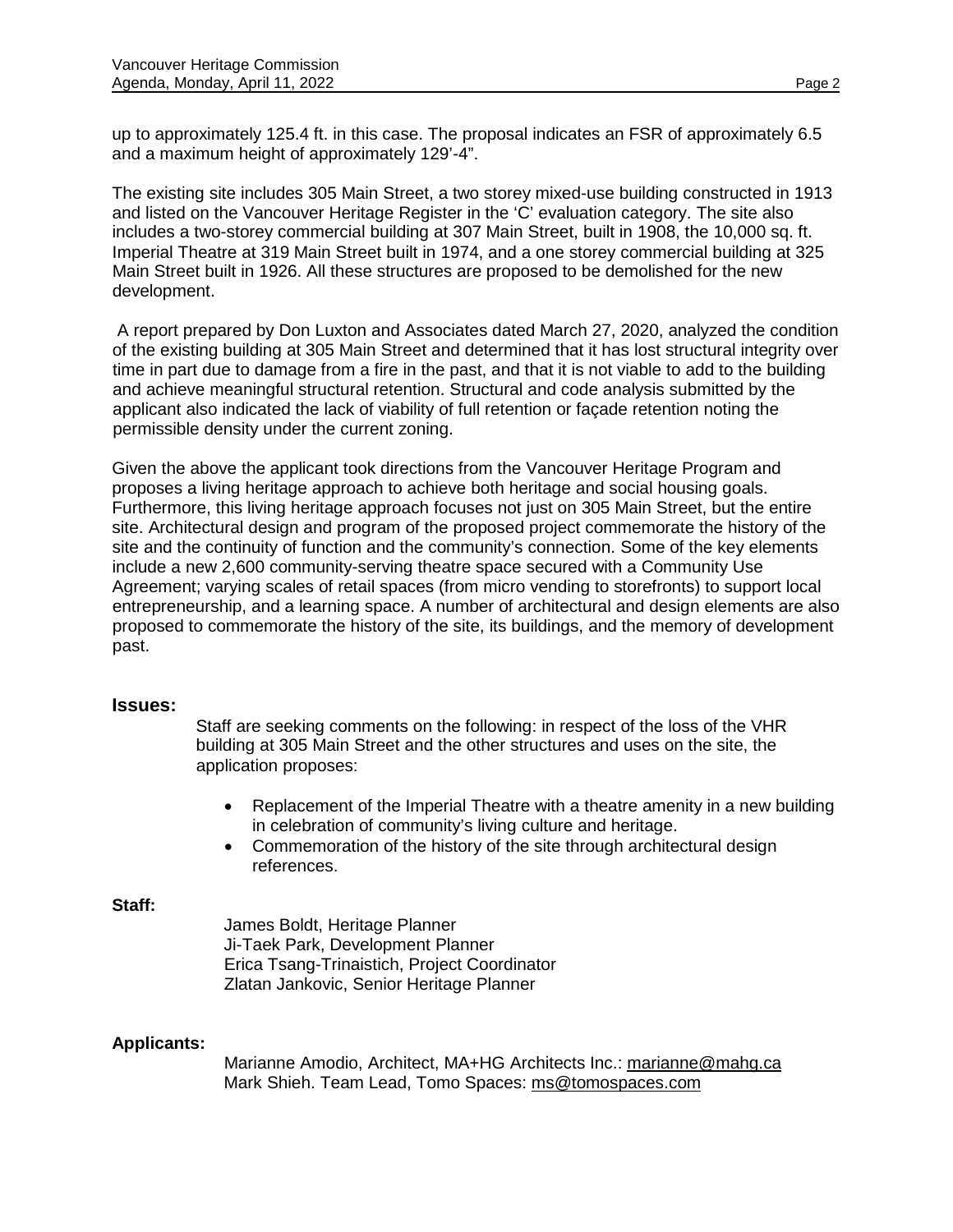Janice Abbott. Director / CEO, Atira Development Society: [janice\\_abbott@atira.bc.ca](mailto:janice_abbott@atira.bc.ca) Donald Luxton, Heritage Consultant, Donald Luxton and Associates: [donald@donaldluxton.com](mailto:donald@donaldluxton.com) John Atkin, Civic Historian: [johnatkin@shaw.ca](mailto:johnatkin@shaw.ca)

## **Attachments:**

The documents listed below are available at the following link (Note: it is recommended that the link is opened in Google Chrome. Place your cursor in the link and then press CTRL + Click):

220411 VancouverHeritageCommission - Google Drive

- Vancouver Heritage Commission Package
- Living Heritage Report
- Heritage Consultants Report
- Architectural Drawings

## **2. Chinatown – Cultural Heritage Assets Management Plan 12:00 – 12:30**

The Chinatown Transformation Team will be presenting the latest draft of Cultural Heritage Assets Management Plan (CHAMP) for Chinatown. CHAMP is the product of four years community process in collaboration with the Legacy Stewardship Group. This presentation is an update to previous presentations to the Commission on the Plan. CHAMP centers cultural heritage in all work in Chinatown, and finds new ways to protect and promote both tangible and intangible cultural heritage. The Plan also serves as a foundation for a future UNESCO World Heritage Site application for Chinatown.

## Staff presenting:

Belle Cheung, Senior Cultural Planner, Chinatown Transformation Team Co-lead Helen Ma, Seniors Planner, Chinatown Transformation Team Co-lead

## **3. Broadway Plan – Heritage 12:30 – 1:15 Consultant Report and Draft Heritage Strategy**

As part of the development of the Broadway Plan, consultants engaged by the City have been assessing and analyzing a number of actions related to the heritage component of the Broadway Plan. These include identifying sites and precincts with concentrations of heritage value or character – cultural landscapes such as urban villages and streetscapes, and devising heritage approaches to inform Broadway Plan. In addition to tangible aspects of heritage, Consultants were mandated with exploration of intangible values as well as candidate sites and streetscapes for possible addition to the Vancouver Heritage Register, along with an engagement strategy. The consultants will present their work as an update to the Commission.

Staff have used this information to inform emerging heritage strategies and draft the heritage section of the Broadway Plan Report. Heritage staff will present the key heritage strategies for the area, while Broadway Plan staff will be available to answer questions related to the completion of the Plan.